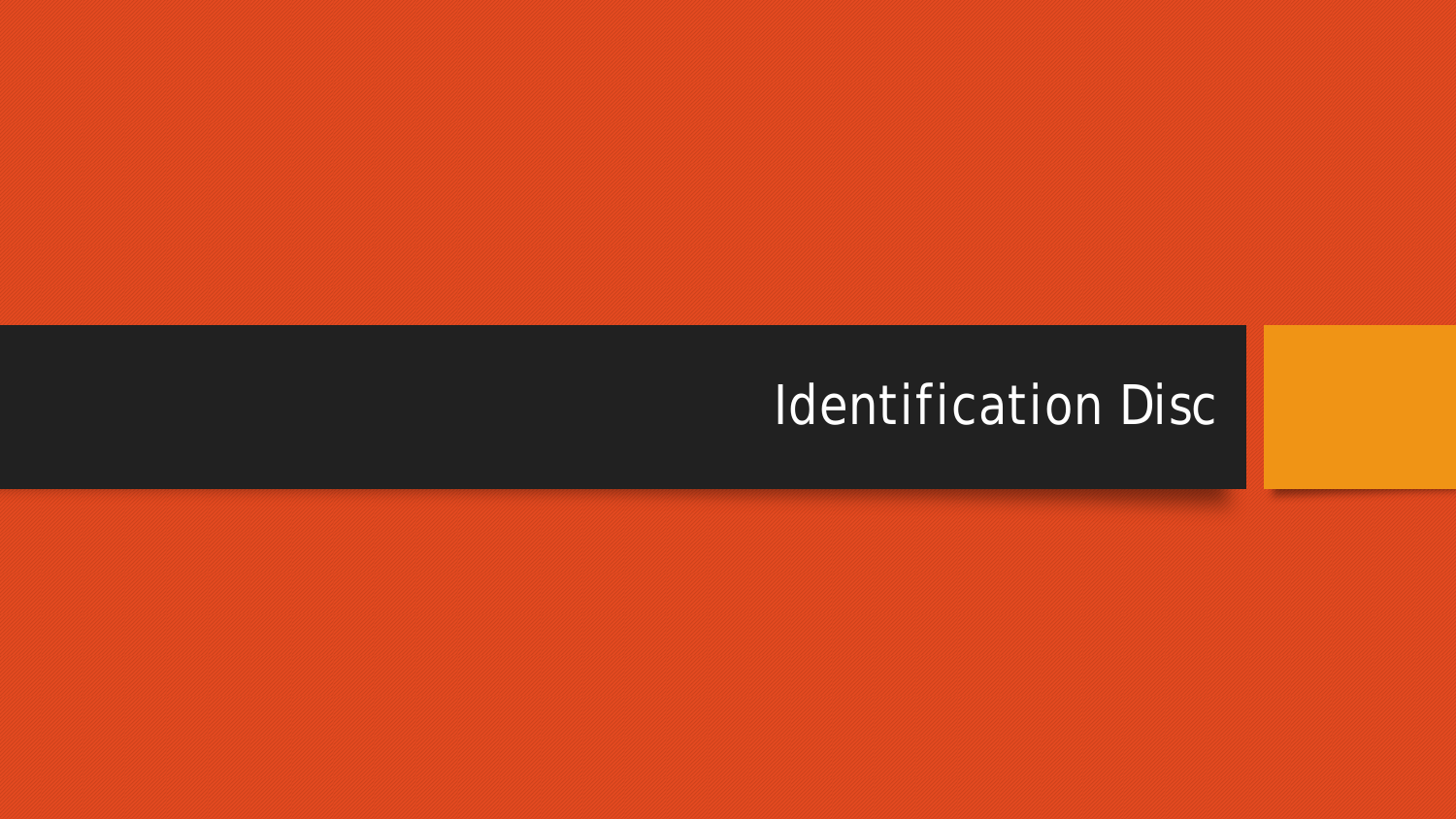### Types of Identification Discs

- $\triangle$ **Brass / Gold plated disc Worn by all Past and Present Kennel Staff**
- **\*Nickel / Silver plated disc Worn by Pack Officers and other** members
- $\cdot$  50<sup>th</sup> Anniversary disc Authorized for wear by dogs who attended the Supreme Growl in Dallas , TX in 1989
- ❖75<sup>th</sup> Anniversary disc Authorized for wear by all dogs registered at the National Convention in Charleston, WV in 2014
- **\*Past Chief Devil Dog disc Authorized for wear by Past Chief Devil** Dogs only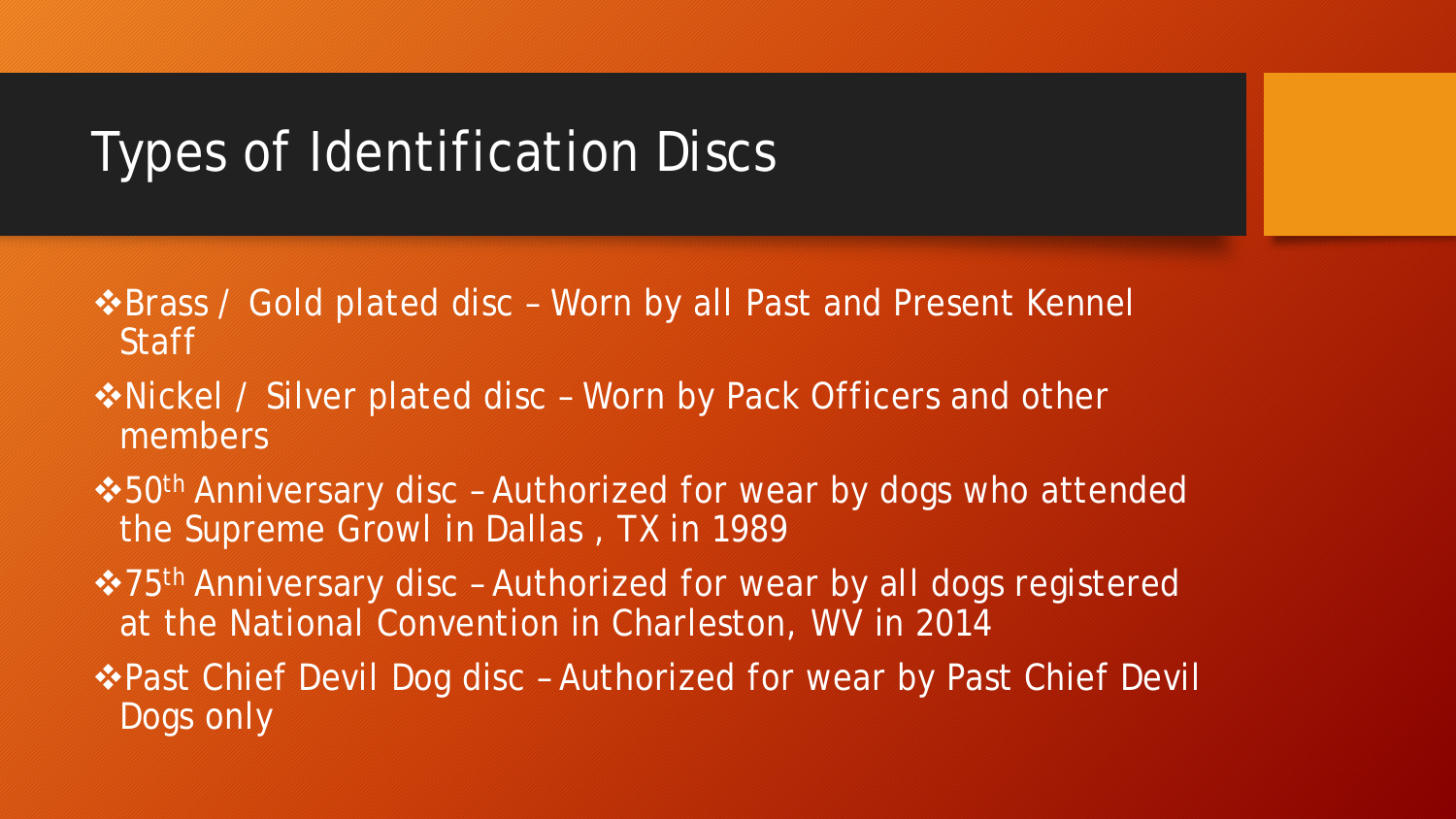## Front Side Detail

The Front Side of the Brass or Nickel disc: The Pound Number is etched to the right of "Pound No"

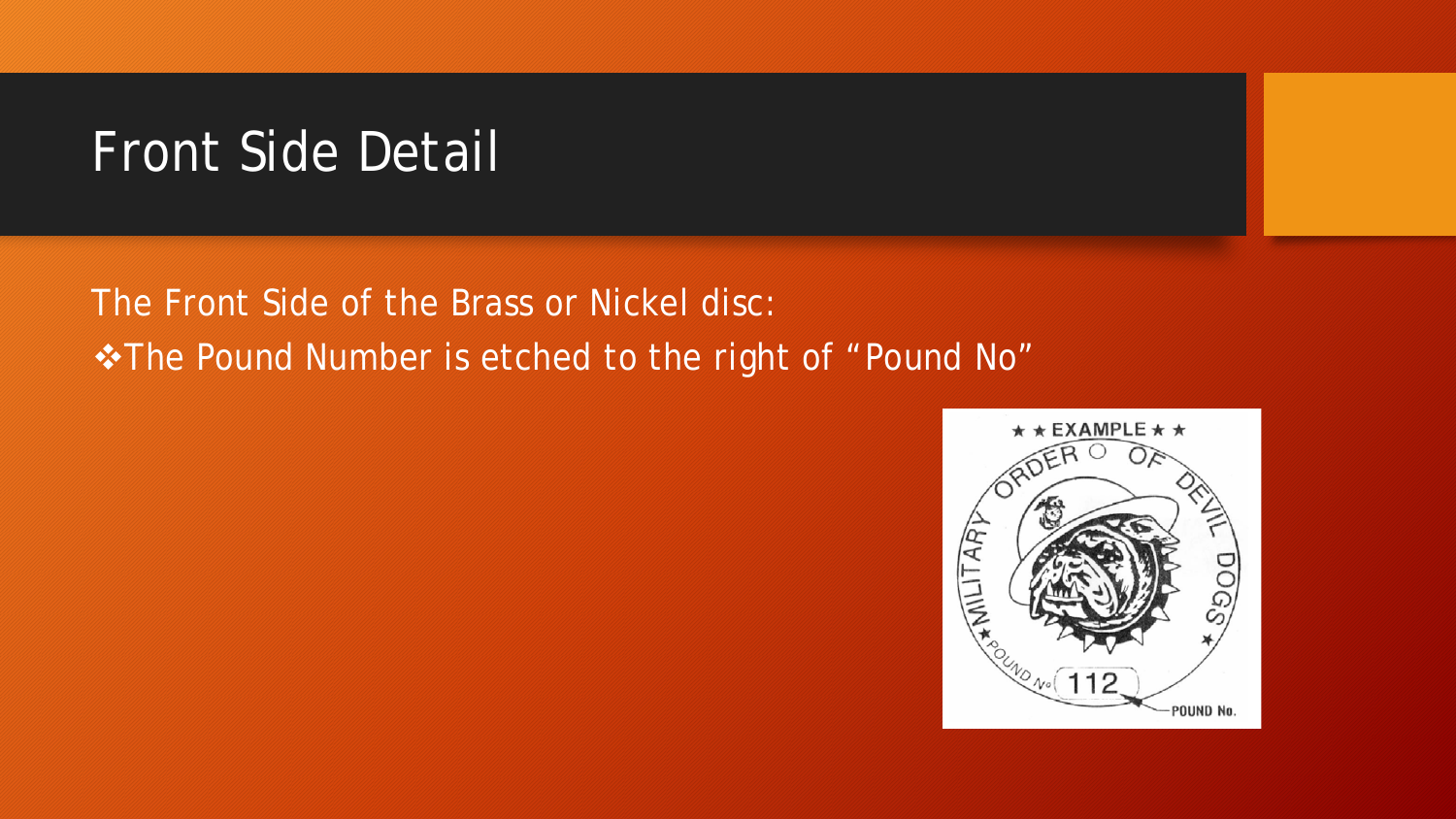#### Reverse Side Detail - Member

The Reverse Side of the nickel disc should be etched as follows :  $\triangle$ **First Initial, Last Name on the 1st line.**  $\cdot$  **The Pack / State on the 2<sup>nd</sup> Line**  $\triangle$ **The License Number on the 3<sup>rd</sup> Line.** NAME-

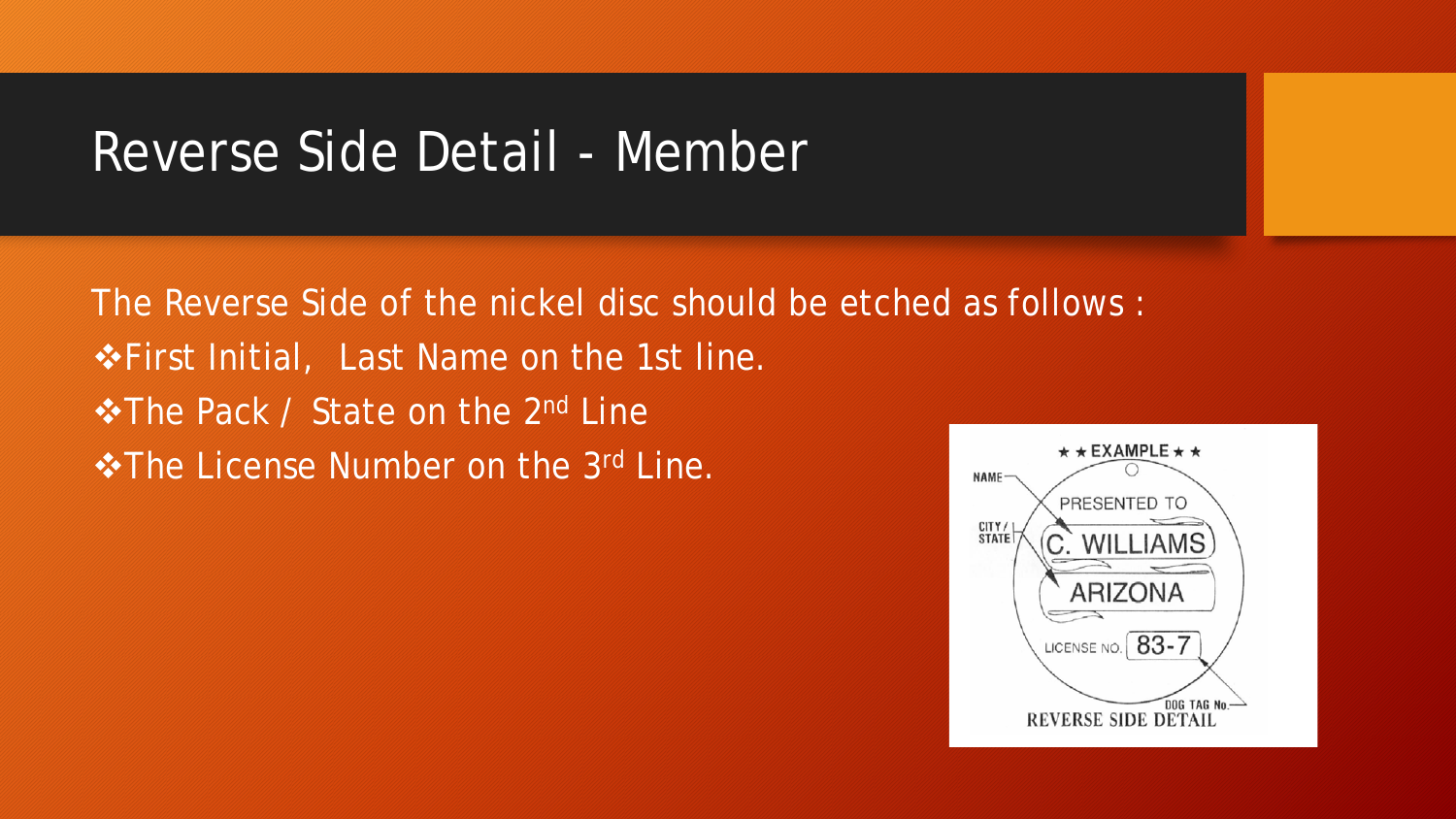#### Reverse Side Detail – Kennel Staff

The Reverse Side of the brass disc should be etched as follows :

Immediately upon reciept:  $\triangle$ **First Initial, Last Name on the 1st line. \*The License Number on the 3rd line.** 

When staff service is complete: Highest office and fiscal year of tenure on the 2<sup>nd</sup> line.

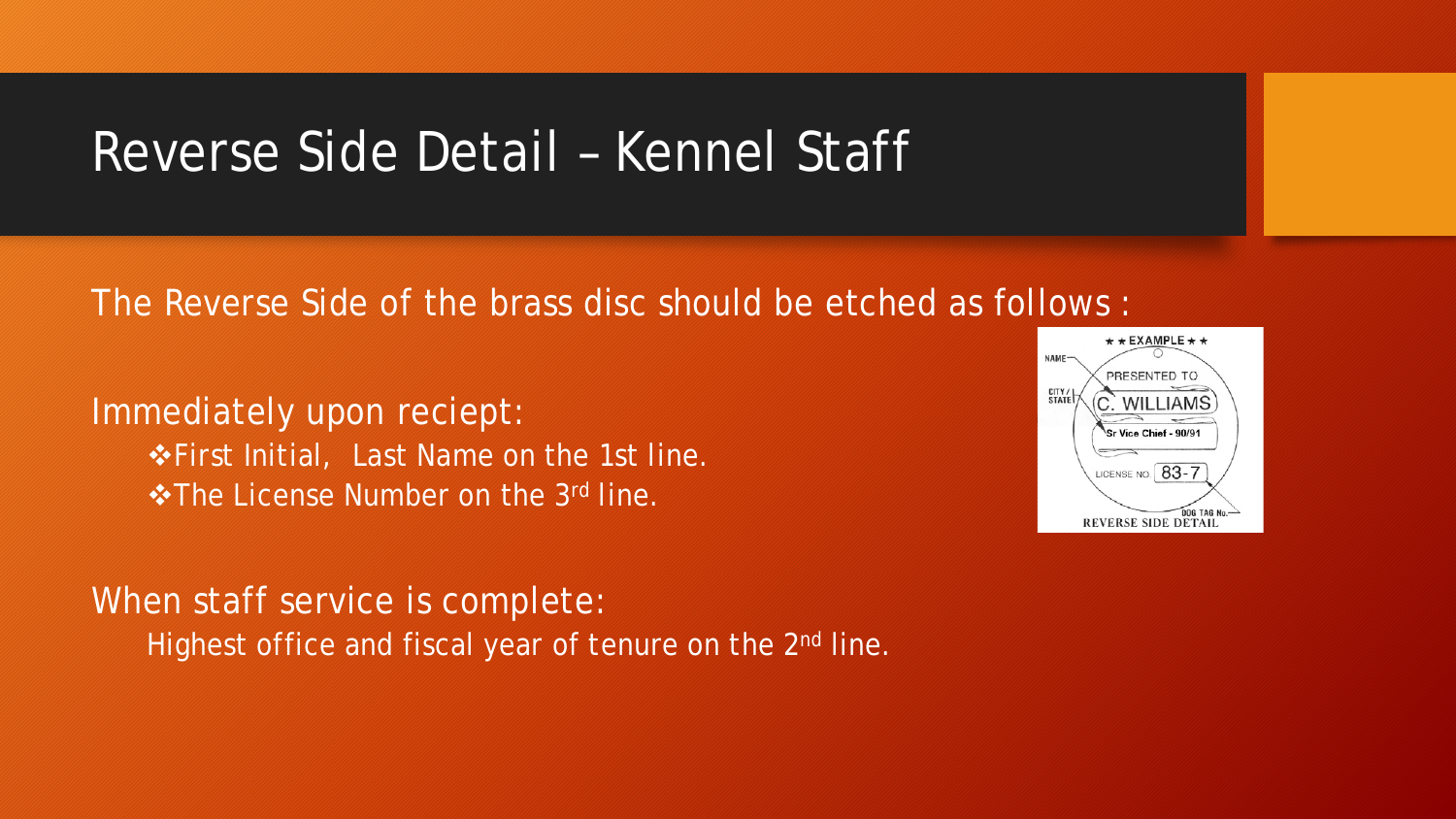### Reverse Side Detail – Pack / Pound Staff

#### The Reverse Side of the nickel disc should be etched as follows:

Immediately upon reciept:  $\triangle$ **First Initial, Last Name on the 1st line. Extempt Find The License Number on the 3rd line.** 

When staff service is complete: Highest office and fiscal year of tenure on the 2<sup>nd</sup> line.



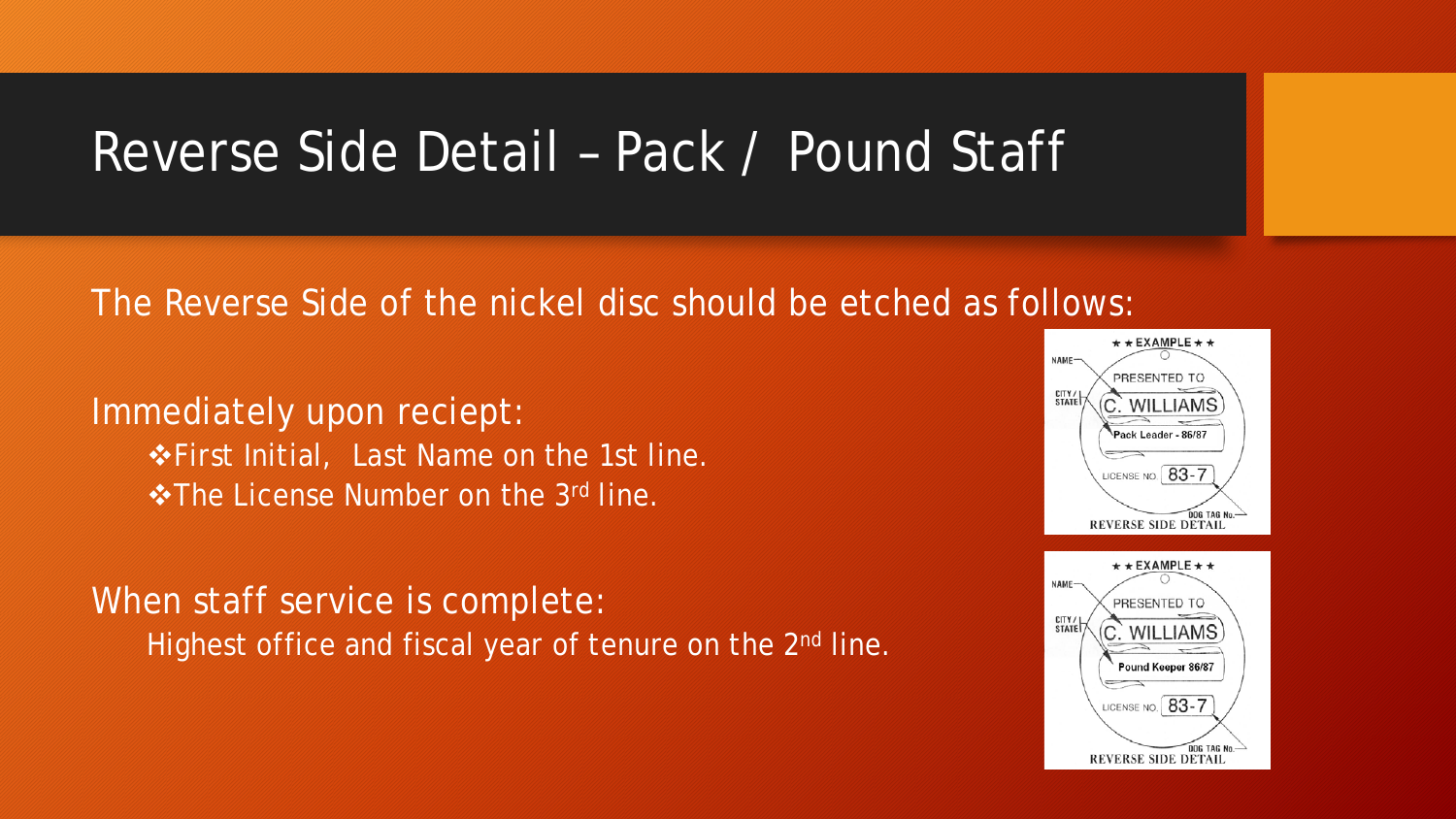# Reverse Side Detail - 50<sup>th</sup> Anniversary disc

The Reverse Side of the 50<sup>th</sup> Anniversary disc should be etched as follows:

- **☆Degree**
- Licence number
- **☆Name**
- Pound number
- $\triangle$ **Pack / State abbreviation**